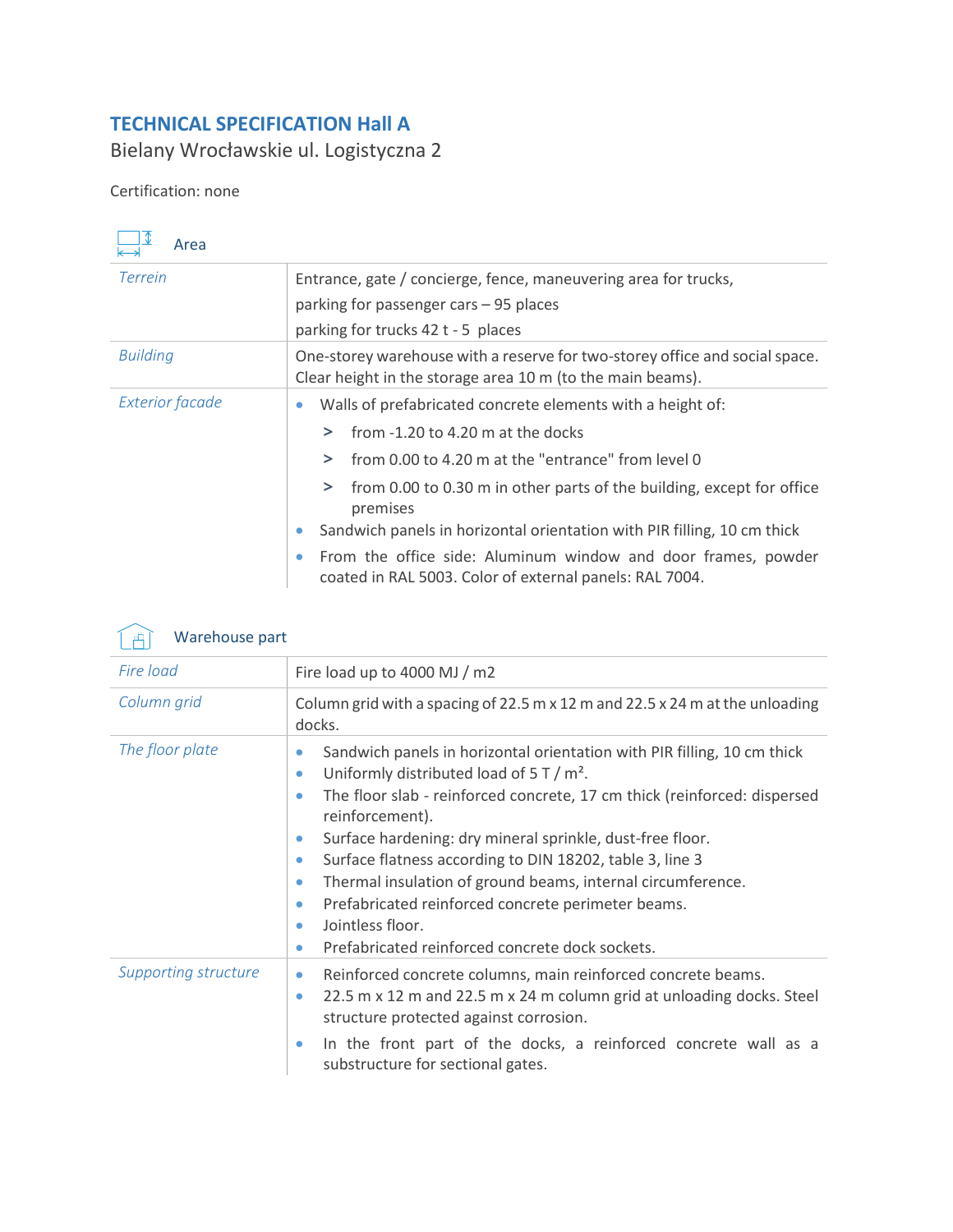| Sectional doors                | Overhead sectional gates with electric drive:<br>$\bullet$<br>3 m x 3.2 m sectional docks with glazed section (number: 79 pcs)<br>$\bullet$<br>3.5 m x 4.2 m entrance gates from level 0 (number: 13 pcs).<br>$\bullet$                                                                                                                                                                    |
|--------------------------------|--------------------------------------------------------------------------------------------------------------------------------------------------------------------------------------------------------------------------------------------------------------------------------------------------------------------------------------------------------------------------------------------|
| Transhipment<br>platforms      | Hörmann electric type, nominal load capacity 60 kN<br>$\bullet$<br>Lip length 0.405 m, platform width 2.0 m.<br>۰<br>Platform length 2.50 m, height 0.6 m, steel structure.<br>۰<br>Dock height: 1.20 m<br>۰<br>Dock seal: apron. Two rubber buffers with dimensions of<br>۰<br>500x250x100mm at each loading platform. Trailer wheel guides for<br>each loading platform - made of cubes. |
| Roof                           | Flat warehouse roof, 0.75 mm thick trapezoidal sheet sheathing, powder<br>coated in standard color. Roof insulation - hard mineral wool covered with<br>a PVC membrane with a thickness of 1.2 mm. Design internal temperature<br>in the storage area +15 °C, at an outside temperature of -20 °C.                                                                                         |
| Roof drainage                  | Underpressure roof drainage installation, emergency overflows in the walls<br>of the attic.                                                                                                                                                                                                                                                                                                |
| Lighting the warehouse<br>area | Access to daylight in the storage area - through smoke vents and skylights<br>(lighting area in total 2% of the floor plan). Transparent polycarbonate<br>filling. Starting the smoke exhaust from the sprinkler pump station.                                                                                                                                                             |
| Door accessories               | Anti-panic mechanisms in all emergency exits. Door closers in fire-resistant<br>doors and in the entrance door of the main office area.                                                                                                                                                                                                                                                    |

## Office part

| Fire resistance<br>category and class | ZL III, fire resistance class $- D$                                                                                                                                                                                                                                                                                                                                                                                                                                                                                                                                                                       |
|---------------------------------------|-----------------------------------------------------------------------------------------------------------------------------------------------------------------------------------------------------------------------------------------------------------------------------------------------------------------------------------------------------------------------------------------------------------------------------------------------------------------------------------------------------------------------------------------------------------------------------------------------------------|
| Offices and<br>communication          | Height of offices - 3m in the light.<br>$\bullet$<br>Internal plasterboard walls, 100 mm thick, on steel system profiles with<br>$\bullet$<br>acoustic insulation made of mineral wool, painted with emulsion paint.<br>Finishing of floors: in offices there is a carpet (254 Inkwell Forbo), in<br>۰<br>social areas - ceramic tiles.<br>Ceiling finishing: mineral system suspended ceiling on a grid, panels 60<br>۰<br>cm x 60 cm in white.<br>Aluminum window frames, powder coated in RAL 5003 color.<br>$\bullet$<br>Internal paneled doors, steel frame, powder coated in a standard color.<br>٠ |
| <b>Technical rooms</b>                | Floor finish: faded concrete.<br>۰<br>Finishing of walls: double painting with emulsion paint.<br>۰<br>Doors: metal technical.                                                                                                                                                                                                                                                                                                                                                                                                                                                                            |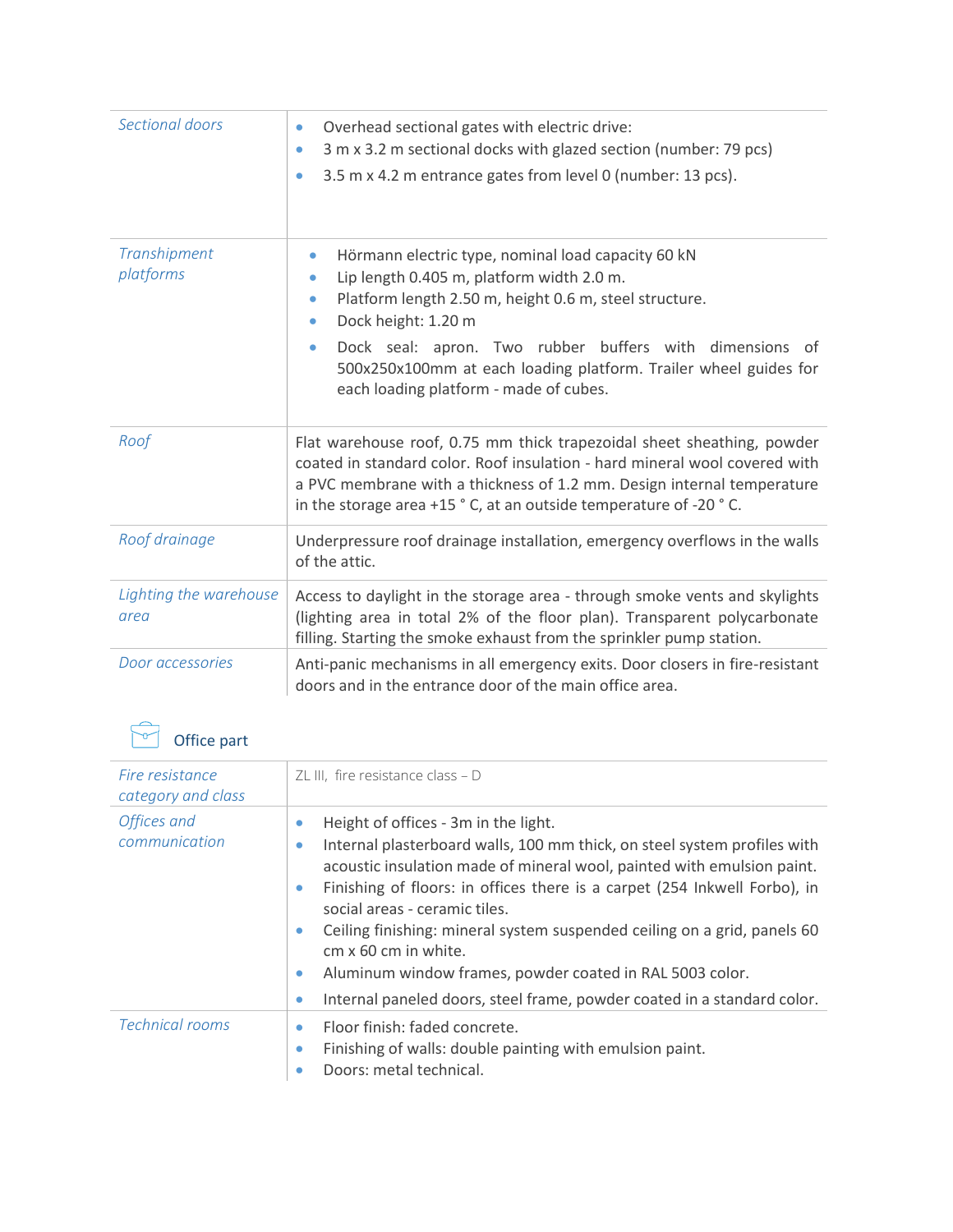| <b>Sanitary facilities</b> | $\bullet$ | Internal plasterboard walls, 100 mm thick, double-paneled (waterproof<br>board) on steel system profiles with acoustic insulation made of mineral<br>wool, painted with emulsion paint. |
|----------------------------|-----------|-----------------------------------------------------------------------------------------------------------------------------------------------------------------------------------------|
|                            | $\bullet$ | Floor finishing: 30 cm x 30 cm ceramic tiles in a standard color.                                                                                                                       |
|                            | $\bullet$ | Wall finishing: tiles up to 2m high, showers up to full height.                                                                                                                         |
|                            | $\bullet$ | Ceiling finishing: mineral system ceiling suspended on a grid, panels 60<br>cm x 60 cm in white, waterproof.                                                                            |
|                            | $\bullet$ | Sanitary equipment: white ceramic sanitary ware (Circle).                                                                                                                               |
|                            |           | Sanitary equipment: hangers, towel dispensers, soap dispensers<br>(Merida).                                                                                                             |

## Sanitary and mechanical installations

| <b>Sanitary installations</b> | Sanitary sewage system: combined                                                                                                                                                                                                                                                                                                                                                          |
|-------------------------------|-------------------------------------------------------------------------------------------------------------------------------------------------------------------------------------------------------------------------------------------------------------------------------------------------------------------------------------------------------------------------------------------|
|                               | Storm sewer: water discharge based on a water-legal permit.                                                                                                                                                                                                                                                                                                                               |
|                               | Industrial sewage system: none.                                                                                                                                                                                                                                                                                                                                                           |
|                               | Water supply system for social and living purposes - powering the municipal<br>network.                                                                                                                                                                                                                                                                                                   |
| Fire protection               | ESFR sprinkler system (K240 heads) in the storage part, water supply for fire<br>purposes from the fire tank. Internal hydrants and handheld firefighting<br>equipment on the storage area in accordance with local regulations and<br>requirements. External hydrants located on the premises of the facility.<br>Permissible fire load on the warehouse: up to 4,000 MJ / m2.           |
| Heating and ventilation       | Heating in the storage area - gas heaters. Design internal temperature in the<br>storage area: 15 ° C with an outside temperature of - 20 ° C. In the office<br>part, central heating is supplied from a gas boiler room. Calculated internal<br>temperature in the office part: 20 degrees C, outside temperature - 20 °C.<br>Heating in sanitary facilities locally - electric heaters. |
|                               | Ventilation in the storage area:                                                                                                                                                                                                                                                                                                                                                          |
|                               | Exhaust: mechanical 0.25 changes / h, roof exhaust fans. Air supply: through<br>entrance gates.                                                                                                                                                                                                                                                                                           |
|                               | Ventilation system: based on smoke vents and air gates                                                                                                                                                                                                                                                                                                                                    |
|                               | Ventilation in the office and social part:                                                                                                                                                                                                                                                                                                                                                |
|                               | Extraction and supply: air handling units with heat recovery, air volume 30<br>m3/h.                                                                                                                                                                                                                                                                                                      |
|                               | Air conditioning in the office and social area: split 100W / m2                                                                                                                                                                                                                                                                                                                           |



 $\bigwedge$